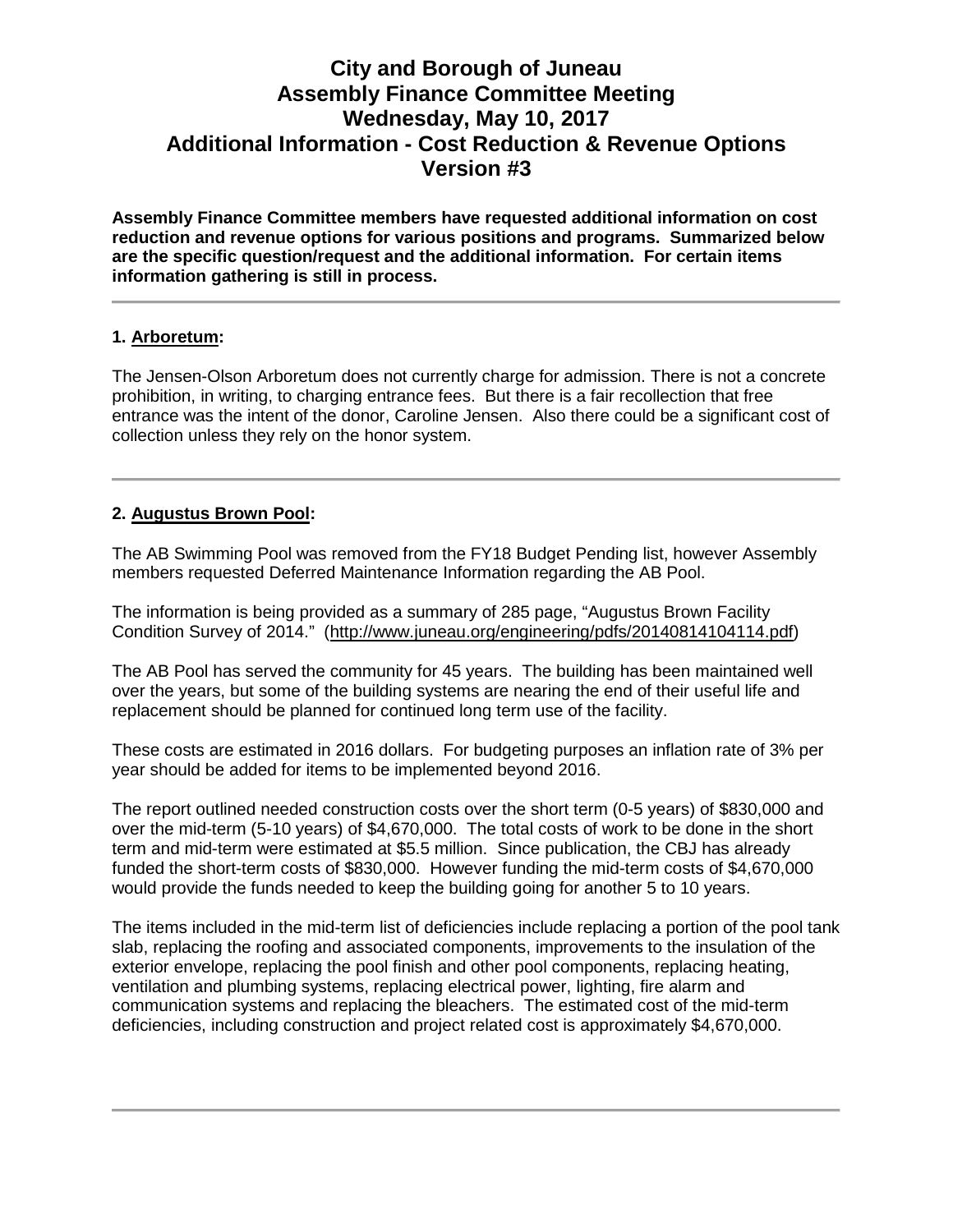# **Additional Information - Cost Reduction & Revenue Options Version #3 – 5/10/2017**

### **3. Scaling Options for Library Youth/Outreach Programing:**

**Question**: What are the scaling options for Library Youth/Outreach Programming, and if scaled, what are the impacts to service?

**Facts**: The Library Youth and Outreach programming function is staffed by 7 employees at 2.75 FTE. Each of these individuals is full-time and the other portion of their work is directed towards operations. The total cost of this program is \$225,450. There are no non-personnel costs for this program, as the Friends of the Library donate, annually, about \$30,000 to cover programming supplies, travel/exhibit costs, honorariums, food, etc. Scaling this program would result in lay-offs followed by the creation of part-time positions to fulfill non-programming responsibilities.

### **Scaling options include**:

**A** – \$55,000 reduction. 0.75 FTE worth of programming responsibilities would be eliminated.

**B** – \$146,000 reduction. 2.0 FTE worth of programming responsibilities would be eliminated.

**Impact**: Over 16,000 people attended about 450 programs at one of the libraries or at an outreach event in FY16. These numbers are stable to slightly rising year to year. Beyond the numbers are the community outcomes and benefits that our community derives from the educational and literary topics that are covered in library programs. Many communities have shown that children who regularly attend library programming in their early years are more likely to succeed in school. Library programs include:

- Storytimes early literacy reading-focused events for children and their caregivers, ages 0-6
- Class visits visits by librarians into schools to promote and get kids excited about reading, primarily done at the end of the year to get kids into the summer reading program which emphasizes prevention of the "summer slump" in educational outcomes
- Family nights monthly large scale programs done in partnership with other literacyfocused organizations that seek to reach the traditionally underserved for a night of education around a pre-chosen topic with external professional presenters
- Outreach programming visits by librarians to facilities throughout the community to promote reading, library services, and literacy activities, typically to under-served populations or populations that are restricted from visiting the library. E.g.: Johnson Youth Center, Glory Hole, Adult Daycare programs.
- Special events and grant based programming one-time small to large scale programs supported by national or state level grants, including author visits, exhibits, and special programs (e.g.: Puppet Shows, Science Friday's, Science on the Screen, DiscoverTech, NASA@My Library, NEA Big Read, etc). JPL's grant programming focus is on the STEM area, and we typically see 3-5 grants per year that enable STEM based community education.

**The impact of Option A** would be a reduction in storytimes (from 6 per week to 2-3), a sharp reduction in class visits, a 50% reduction in family nights, and elimination of outreach visits to the Glory Hole.

**The impact of Option B** would be a reduction in storytimes (from 6 per week to 1-2), and elimination of class visits and family nights. In addition to regular outreach visits to the Glory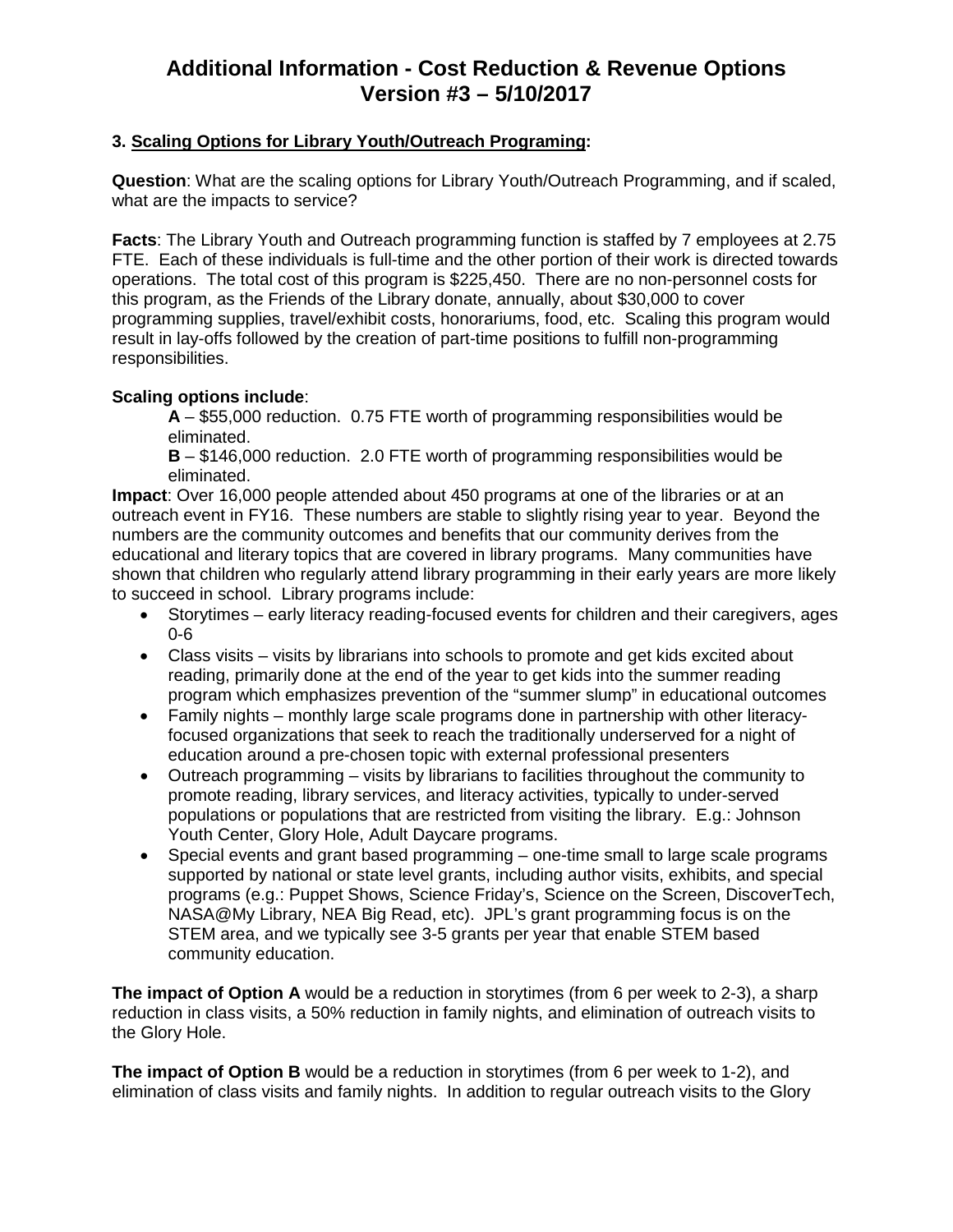# **Additional Information - Cost Reduction & Revenue Options Version #3 – 5/10/2017**

Hole, visits to the Adult Daycare program would end as well as irregular visits to booth-type community events and partnerships with mission-similar organizations. Existing grant commitments would be maintained through the end of their current project timelines and then ended. Revenues would decrease by \$20,000 to \$50,000 annually (grants, variable).

### **4. JPD-CSO Update on Second-Hand Smoke:**

The JPD Community Service Officer position and duties have been discussed at the AFC meetings in April and May, 2017. During these discussions clarification has been requested regarding one of the duties – writing second-hand smoke citations.

In fact, the second hand smoke category is not the red burn citation – which is a separate item. The second hand smoke category is smoking in a commercial vehicle (CBJ Code 36.60.045(a.)). A citation could be given to a taxi driver or a passenger for smoking in a taxicab.

### **5. Mt. Jumbo Gym Fees:**

The Mt. Jumbo Gym was removed from the FY18 Budget Pending list; however Assembly members requested information regarding the Mt. Jumbo Gym fees.

*RENTAL FEES*: 0-19 hours: \$35/hr; 4 consecutive hours OR 20+ hours: \$30/hr

*EQUIPMENT RENTAL FEES*: \$23/rental – includes ALL play equipment and sports equipment (tricycles, mats, toys, volleyball nets, soccer goals, bouncy houses). There is no charge for balls.

### *PRESCHOOL OPEN GYM FEE*:

The fee for the Preschool Open Gym (10:30am-Noon, M-F) is \$3/child. The Buy 10/Get 1 Free pass is \$30.

<http://www.juneau.org/parkrec/gyms/gyms.php>

### **5. Mt. Jumbo Gym Deferred Maintenance:**

The Mt. Jumbo Gym was removed from the FY18 Budget Pending list, however Assembly members requested Deferred Maintenance Information regarding the Mt. Jumbo Gym.

The Mt Jumbo Gymnasium Facility Condition Survey Report – August 2014 (110 page report) is available at: <http://www.juneau.org/engineering/pdfs/20140814114221.pdf>